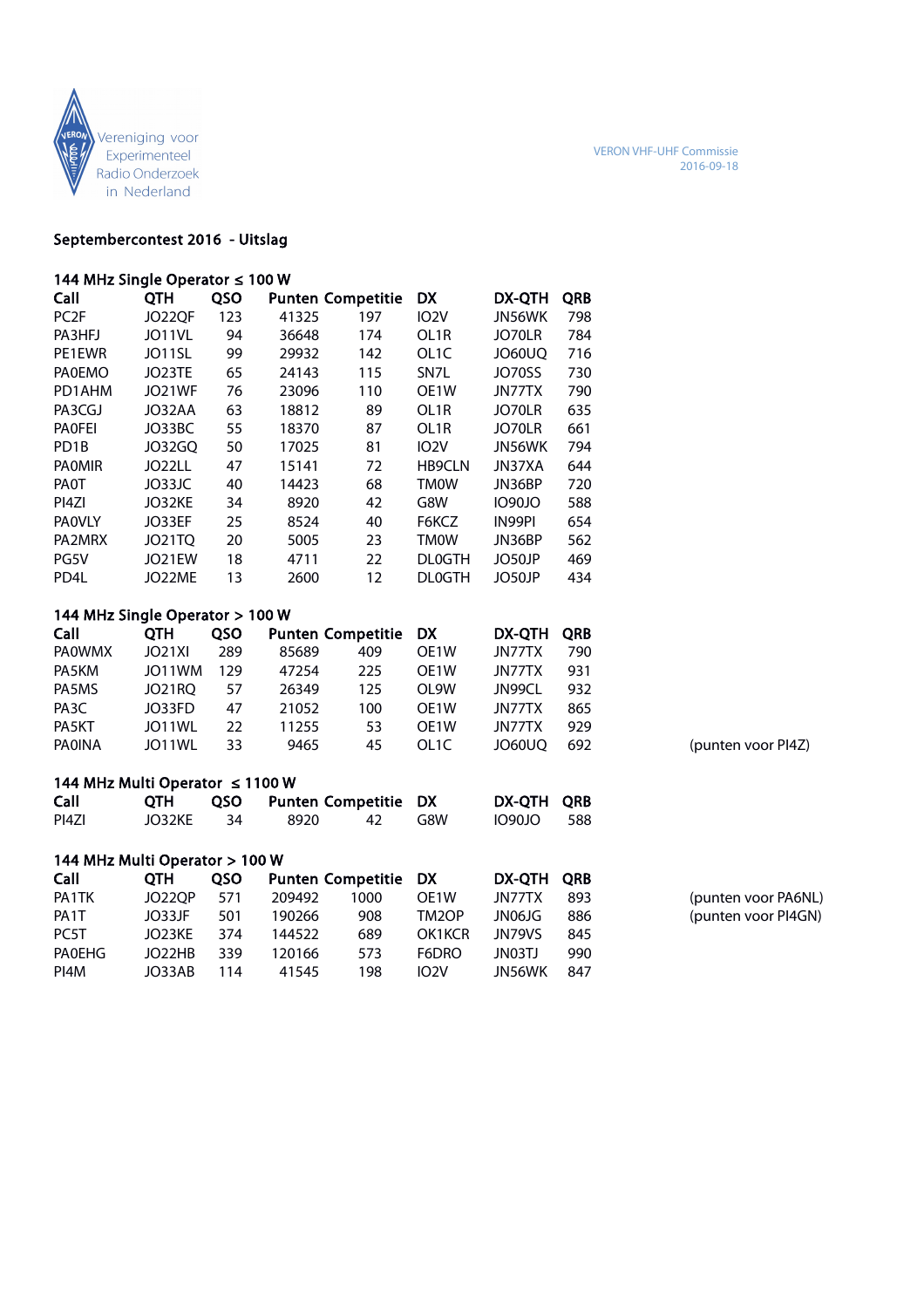

Gewerkt vanuit Nederland op 144 MHz



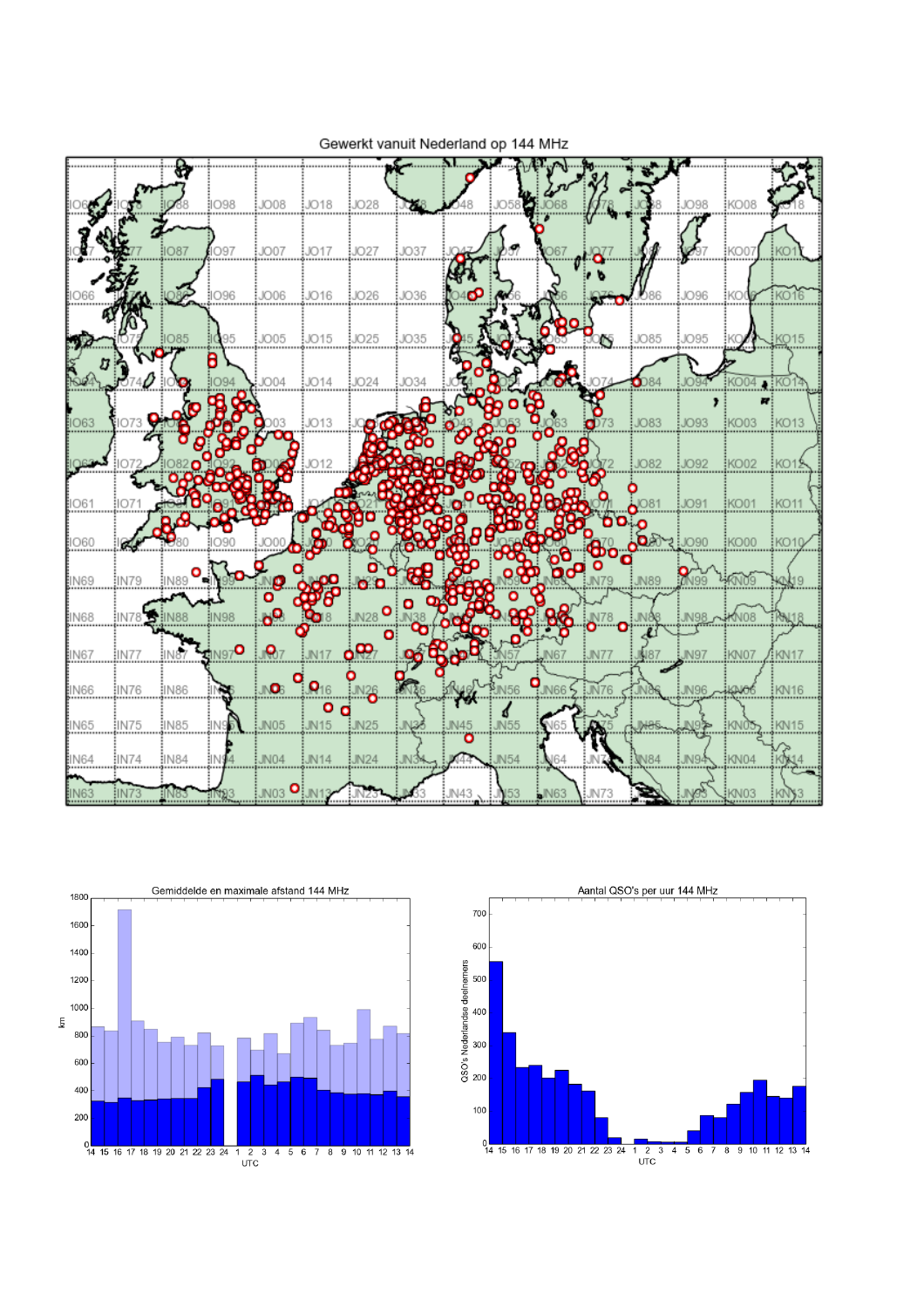### Commentaren

PA0EMO: De condx vielen wat tegen maar er waren toch nog genoeg leuke openingen richting OK, HB, F en ook nog een SN. Helaas was mijn pre-amp defect (wellicht statische lading?). Ook moest ik het met half vermogen doen omdat mijn Mirage 310B in de mast het had begeven (waarschijnlijk per abuis wat teveel vermogen op de ingang gehad). Dat scheelt toch in de resultaten. Er is dus wat werk aan de winkel voor volgend jaar. Desondanks weer plezier gehad. 73, Jan PA0EMO

PA0FEI : Hoewel vooral zaterdagavond en zondagochtend het weer af en toe ruig was, vielen de condities beslist niet tegen, want in openingen waren best leuke qso's te maken. natuurlijk maakte de goede activiteit ook heel veel goed. de seinsleutel moest er aan te pas komen om OL1R in JO70LR te werken, verder kon alles met de microfoon worden afgehandeld.

De apparatuur hield zich goed, hoewel de antennerotor wel steeds meer begint te kreunen, maar zo weten de buren ook wanneer ik radioactief bezig ben...

Rond 14:15 LT de knop omgedraaid en op de fiets naar buurstation PI4M gereden, waar men reeds was begonnen met opruimen van het station. Hoewel we erg dicht bij elkaar zitten, hebben we wederzijds geen last van elkaar ondervonden. Matuurlijk is het wel even schrikken als je over de band draait en een heel hard signaal tegen komt!

PA0MIR: Niet kapot van de signalen, alles heel zwak en de activiteit in CW was ook heel beperkt.

PA5MS: Just qrv for some time to pick out some nice dx and work old friends. conditions rather flat. Some good signals from Italy IO2V was steady readable for the whole time i was qrv. Also I2XAV/1 had a nice signal. Only one qso into JN99 this time.

### Buitenlandse commentaren

2W0JYN (IO83LA): Conditions varied to wet saturday to dry sunday with lot of QSB on saturday and QRM from stations that abirterate the top and bottem end of the band. Thanks to all stations worked.

G0OLE (IO93NR): Pseudo /P from my conservatory with club members, hence the fixed station multi for a change. Huge fun, nice au with GM4VVX, nice tropo with GM8IEM, lots of backpackers. Some huge signals, but all pretty clean on the SDR.

G0TAR (JO01GI): Gd DX at times but high local noise.

G0VHF (JO01PU): Largely entertaining; Weather adequate. Should have broken 200k QSOp. Must try harder!

G1ONE (IO83RO) : Unable to use central portion of band from a "barn door" signal.

G1PPA (IO93OJ): Noisy, good activity on and off.

G1WOR (IO91SA): Wet and windy.

G2XV (JO02AD): Gales, rain, blown down mast, lucky to keep tents. Slight lift to east? Well supported team event.

G3MEH (IO91QS): Well down on last year and several gotaways, but some good distances. Thanks for the QSOs.

G3WJG (IO91RP): Good to EU with many statios on.

G3YJR (IO93FJ): I was pleased to get some continental stations on 10W. A struggle though.

G4B (IO91HP): Average condx, some stations seemed to have very poor rx (59 with me and not even a QRZ).

G4FUR (IO91VH): Opportunity to air cats callsign and demonstrate 2m contesting to club members. Tnx for QSOs.

G4HGI (IO83PL): Poor condx bad rain.

G4NBS (JO02AF): A pleasant day spent chatting with old friends in amongst a few contest QSO's! Good to work some decent EU signals through my QRN, DL0GTH audible all weekend up to S9. Little UK activity till Sunday. 40 Squares and didn't really try hard, maybe i'll actively use KST next year??

G4XZL (IO80CN): WX good for a change, conditions average.